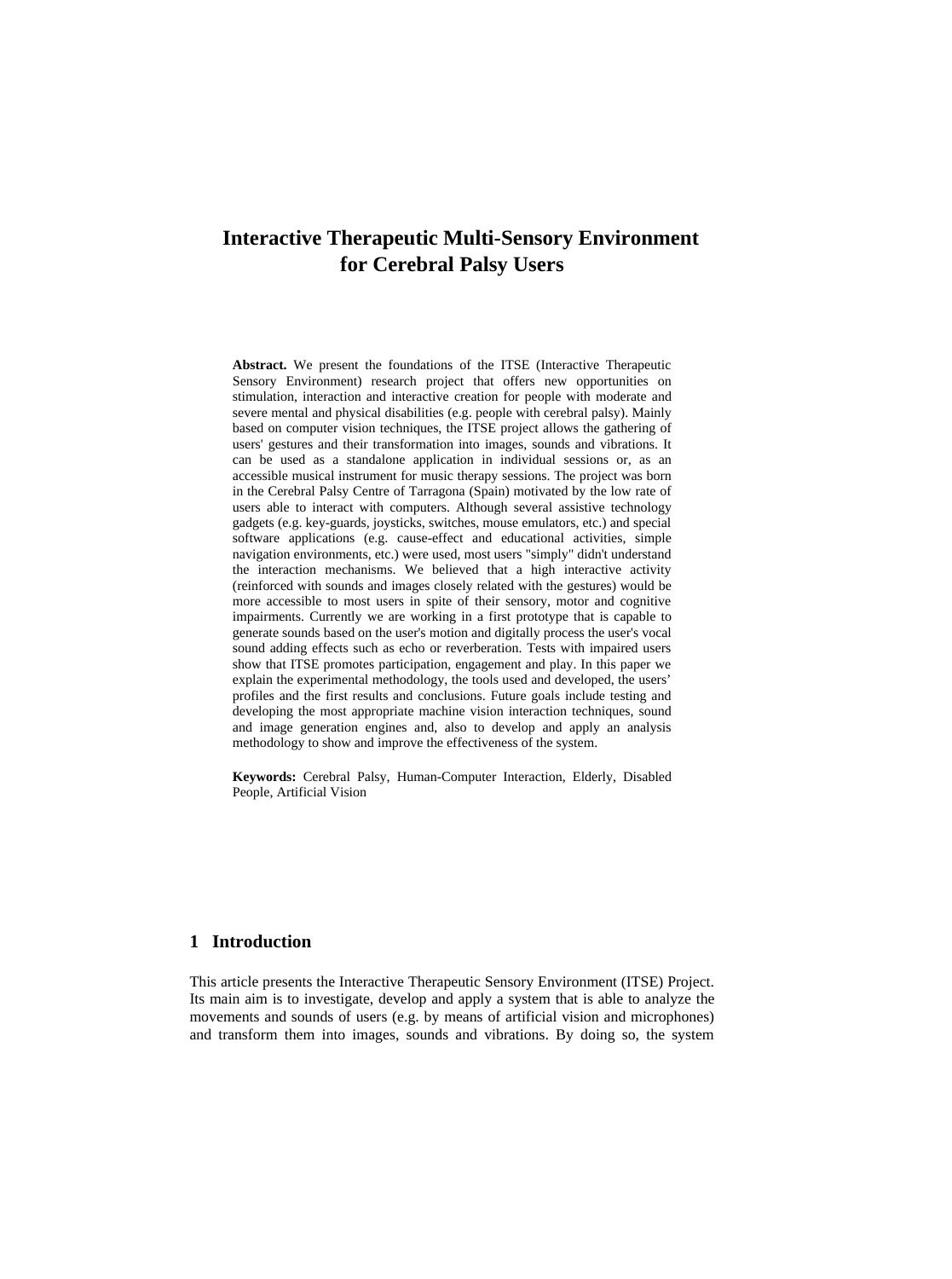creates an adaptive sensitive space characterized by the absence of fixed constants and rules to be followed.

Our goal is to turn the system into a tool that allows users to explore, express, play and enjoy. Moreover, by means of these activities, users may develop capabilities  $$ sometimes unconsciously– such as participation, communication or creativity and, thus, it will lead to an improvement of their quality of live.

The project focuses on people with cerebral palsy but we believe that it could also benefit other people with cognitive disabilities (e.g. autism, Down syndrome, mental retardation, elderly, and so on). In addition, the system can be used as a learning tool for people without special cognitive needs.

The rest of the article is organized as follows: In Section 2 we summarize some projects and articles related to the interaction with disabled people. Section 3 is devoted to the ITSE project and considers many of its aspects from the description of the system to the definition of user's profiles. Sections 4 and 5 provide some final conclusions and future research lines.

## **2 State of the art**

In the following sections we summarize some relevant projects and systems that aim at improving the interaction of disabled people.

### **2.1 The Soundbeam system**

In the early 90s, Phil Ellis started to use the so-called sound therapy with Soundbea[m](#page-1-0) on children with cerebral palsy, autism and profound and multiple learning disabilities (PMLD). Sound therapy combines the power of new technologies with an aesthetic response to sound. This can encourage the users interaction and the development of their communicative skills. Generally a non-interventionist (or minimally interventionist) approach is used [\[7\]](#page-9-0).

Since 1998 Ellis has made the sound therapy to evolve to the so-called vibroacoustic sound therapy (VAST) and has experimented with elderly [\[8,](#page-9-3) [9\]](#page-9-2). VAST therapy includes using a microphone and vibratory devices. A vibroacoustic device is used to reinforce the sounds created by means of Soundbeam or a microphone. Also, VAST therapy improves users' relaxation at the end of the sessions, thus, promoting a general sense of mental and physical well-being. Since 2004 Ellis, from the iMUSE (interactive Multy-Sensory Environment) research centre in the Sunderland University (UK), focuses his work on the elderly and includes images in the feedback that users receive. By using multi-sensory integration they focus attention through immersion and unlock creativity through unusual yet intuitive perception-action couplings [\[10\]](#page-9-1).

<span id="page-1-0"></span><sup>1</sup> The Soundbeam system uses an ultrasound sensor able to measure the distance to the closest obstacle.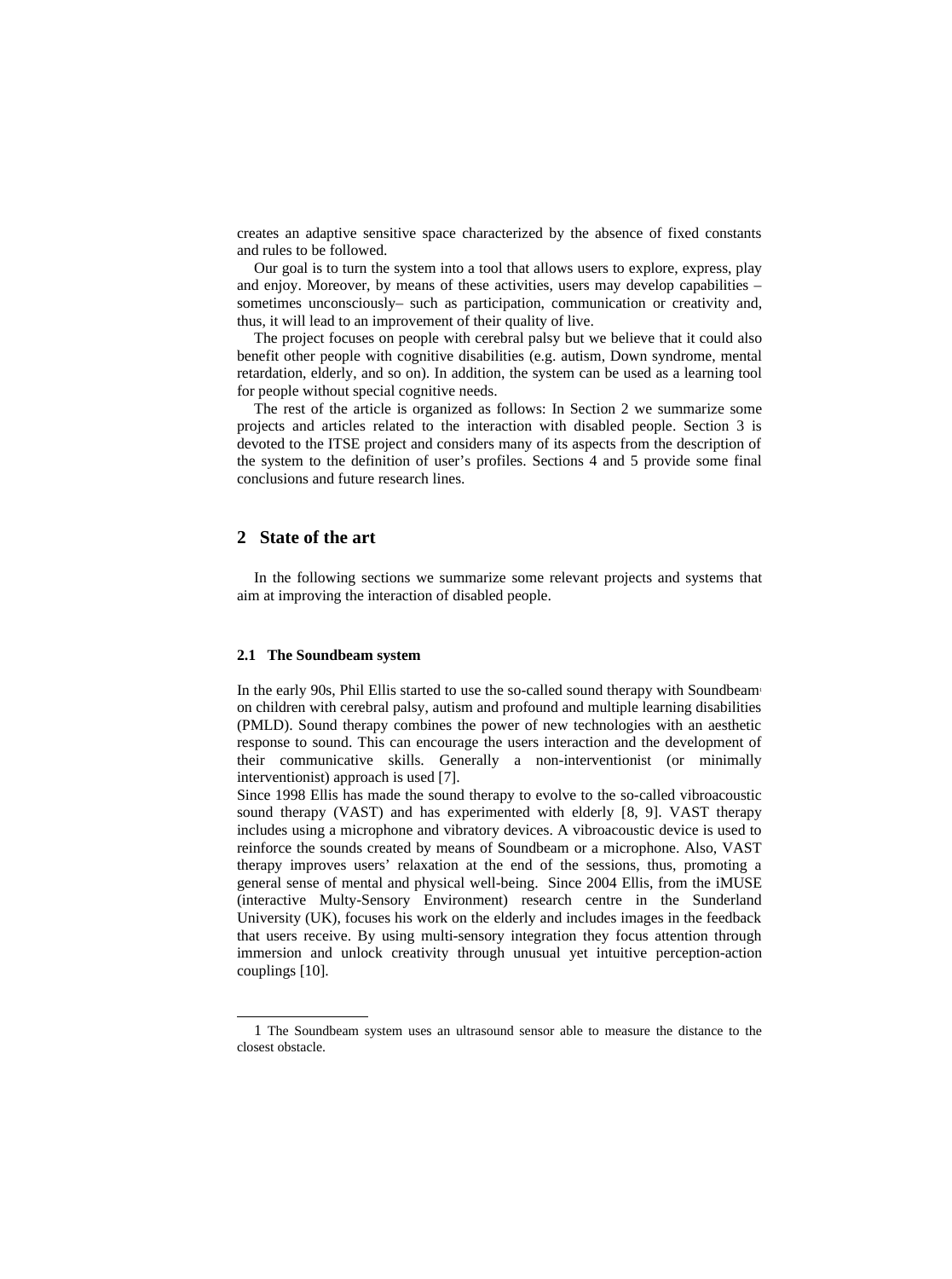## **2.2 Soundscapes**

Soundscapes [\[2\]](#page-9-6) refers to a body function capture library and also a collection of software able to generate a response from the gesture. One of the uses of Soundscapes is as an "expression amplifier" for people with disabilities. It allows users to generate images and sounds from body motion. The main idea is to create a virtual interactive space (VIS) in which users like to be and their motivation and creativity are promoted through play and fun. The therapeutically use of Soundscapes was exemplified in several European projects like Twi-aysi (*The world is - as you see it*) [\[14\]](#page-10-4) and CAREHERE (*Creating Aesthetically Resonant Environments for the Handicapped, Elderly and REhabilitation*) [\[3,](#page-9-5) [13\]](#page-10-3).

#### **2.3 MEDIATE and other projects**

The Mediate project [24] is a multi-sensory installation whose main goal is to let children with autism to have fun, play, explore and create in a controlled and secure environment. The Mediate project carried out psychological studies and provided parents with an environment where they could see their children playing. In the literature it can be found a number of similar systems like Intellivision [\[4\]](#page-9-4) and others using machine vision techniques to create accessible musical instruments, for instance Virtual Music Instrument (VMI) [\[18,](#page-10-2) [17\]](#page-10-1) or Adaptive Use Musical Instruments [\[23\]](#page-11-0). The ITSE project, like the projects described above, has their roots in the Interactive Music Systems (IMS). By definition, an IMS [\[16\]](#page-10-0) satisfies that: it is computer based, it is interactive enough to affect and modify the performer(s) actions thus provoking an ongoing dialog between the performer(s) and the computer system and, generate a musical output at performance time.

## **3 The ITSE project**

In the following sections, some aspects of the ITSE project are described. In Section 3.1 we define the goals of the project. Section 3.2 is a brief description of the technical aspects of the project. Section 3.3 explains how the users of the system are classified and why. Section 3.4 is devoted to the description of the project sessions. Section 3.5 comments on the methodology of analysis and Section 3.6 points out some preliminary results.

#### **3.1 Goals**

If we were able to foster the participation of people with severe mental disabilities – that normally remain passive– this would lead to a series of reactions that will favor their development. These people are usually withdrawn and their little communication abilities isolate them from their surroundings. Providing them with a channel that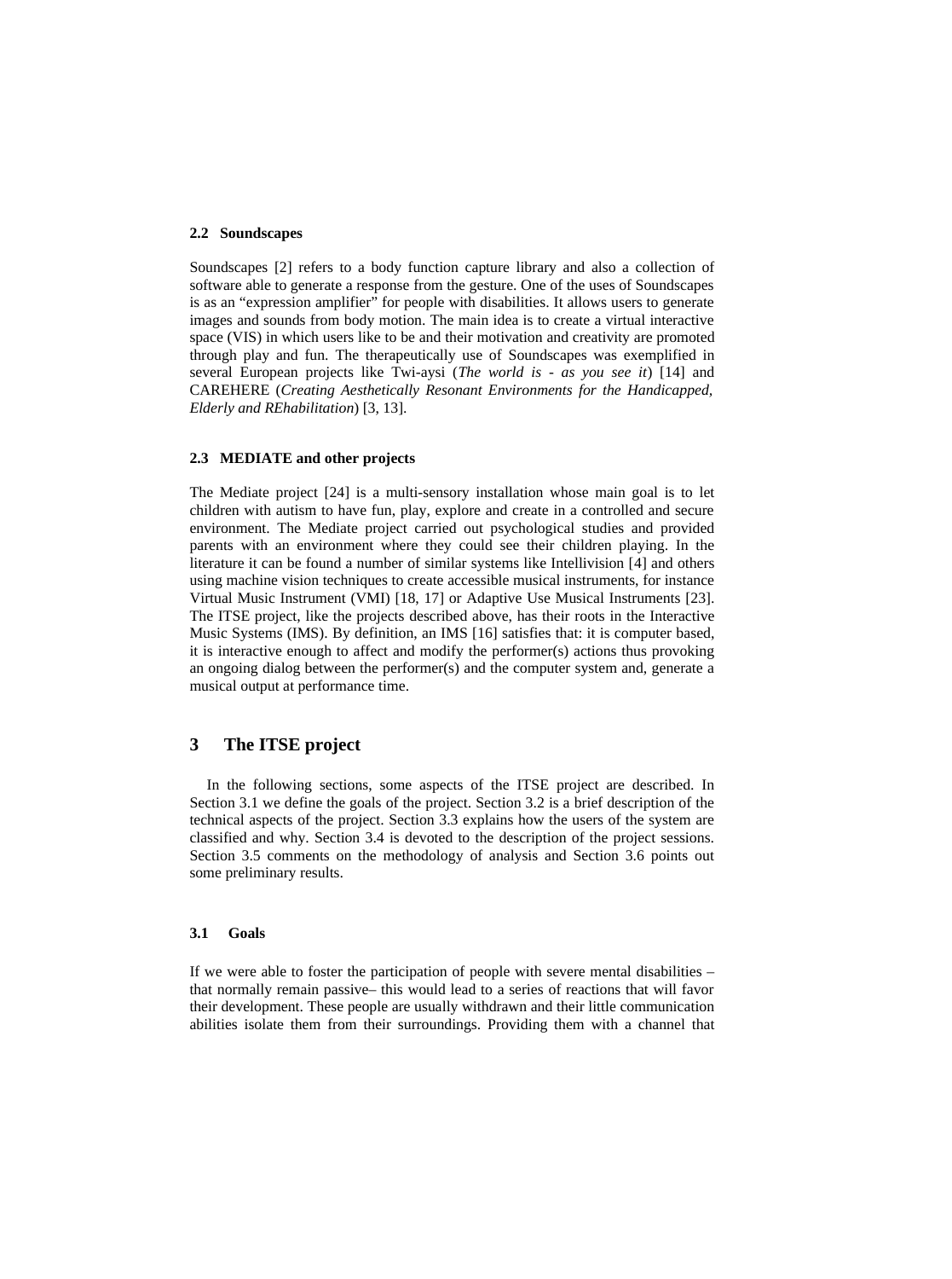permits them to effectively communicate, express feelings, and even create will contribute to the improvement of their quality of life.

To cope with this task it is necessary to have the right tools providing this multimodal interaction in an efficient, simple, and economical way. Based on our experience [\[20,](#page-10-8) [19,](#page-10-7) [12,](#page-10-6) [11\]](#page-10-5), we believe that artificial vision techniques using low cost devices (web cams) can play a very important role due to their versatility.

### **3.2 System description**

The ITSE system consists of two modules of software: one captures the users' gesture while the other generates sounds and images.



Figure 1: Screenshot of the motion capture system

## **Module 1 of gesture capture**

- <span id="page-3-0"></span>• **Motions capture system.** It is an application that captures and processes in real time a video signal (see figure [1\)](#page-3-0). From this signal a series of parameters can be extracted:
	- o *Direction and quantity of movement in a specific area*: It allows selecting the area for the extraction of voluntary movement (e.g. the head, an arm, a foot, etc.) and, due to the high sensitivity of the procedure, it is especially indicated for people with very restricted movements.
	- o *Position of a color marker*: A color mark like a glove or a stickeris placed on the participant (normally in an upper limb). It is indicated for rough movements.
	- o *Index of global activity*: It allows extracting the amount of activity (movements) in the capture frame. It is useful to users that base their interaction on the movement of all their body.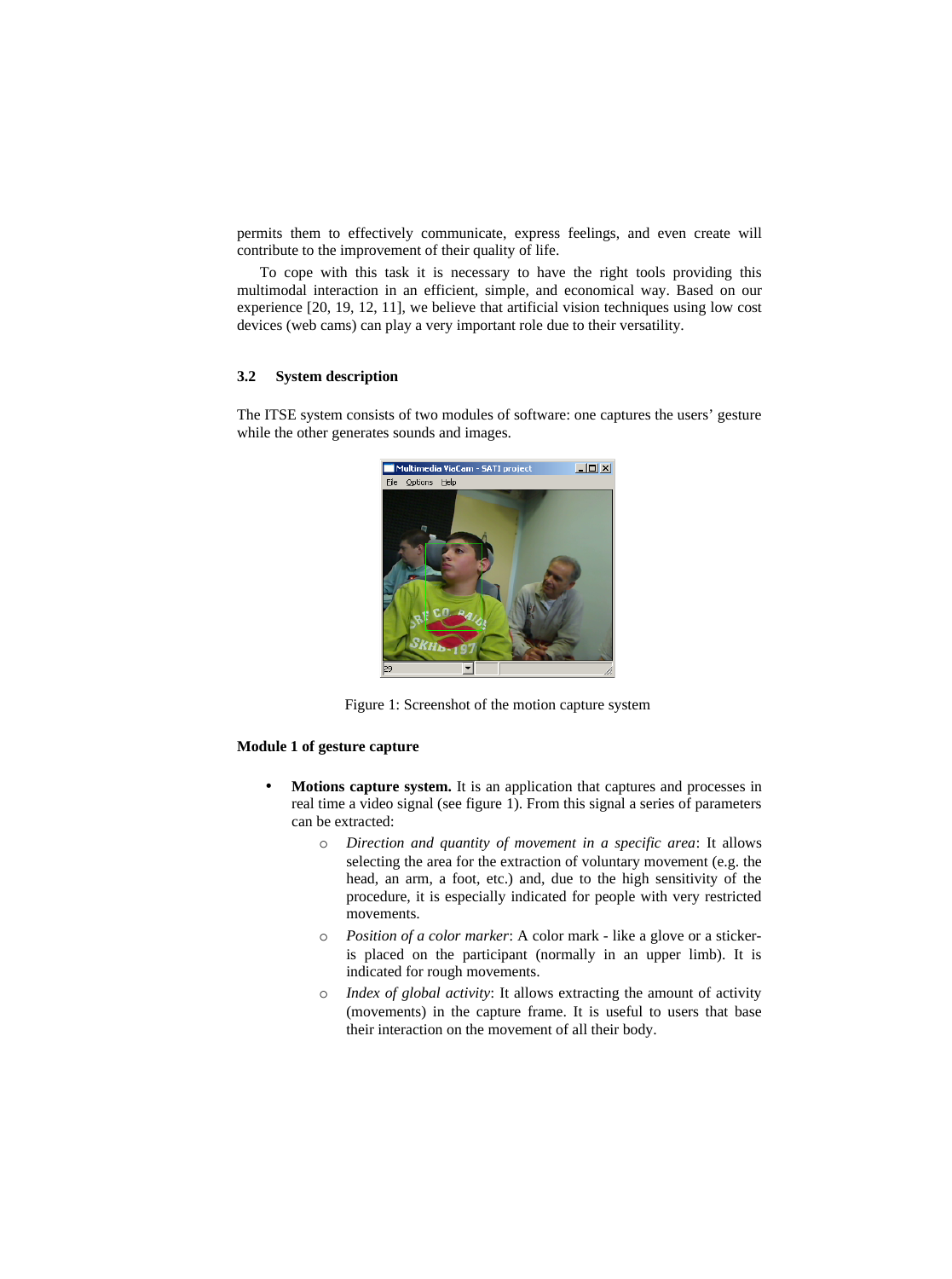- **Sounds capture system.** Is based on an application programmed with MAX/MSP that uses a microphone to obtain the signal coming from different sources, either voices or other sounds. The object "analyzer~" included in the patch (Figure 2) allows us to obtain a detailed description of the sound. We use this information to feed a controller that manages a set of engine parameters used to generate sound. From the analysis of the input signal a series of parameters can be extracted:
	- o The waveform
	- o Spectrogram and sonogram
	- o Sound amplitude
	- o Frequency and corresponding MIDI note
	- o Brightness of the sound



Figure 2: Patch MAX/MSP to analyze the input signal

## **Audiovisual generation module**

The audiovisual generation module is based on an application programmed with MAX/MSP that processes the information of the capture system and generates images and sounds. The communication between the capture modules and the audiovisual generation module uses the MIDI protocol, which is frequently used by musicians and allows the communication between programs in a simple way.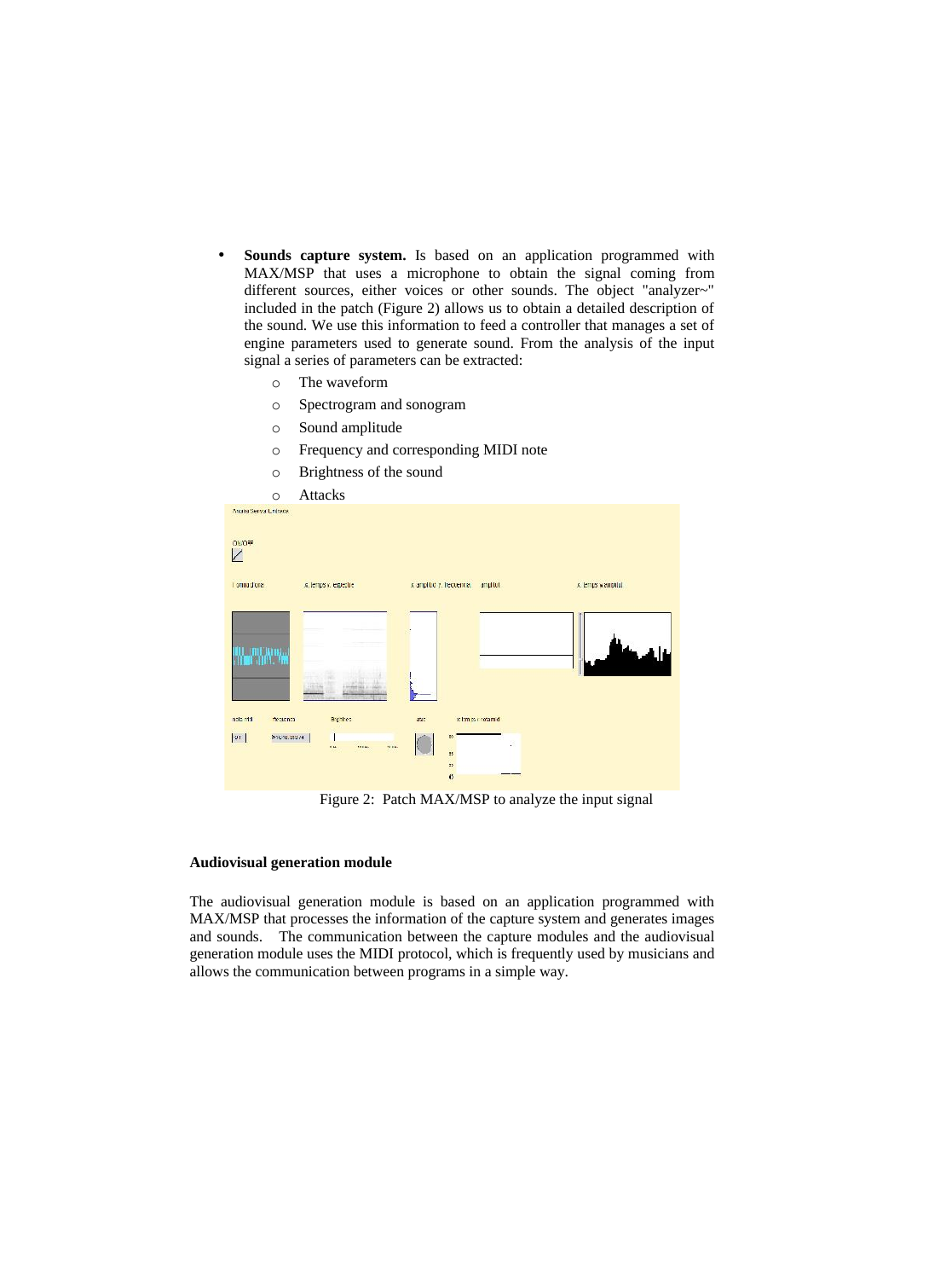

Figure 3: Patch MAX/MSP that analyzes the gestures and sound inputs of the user and transforms them into modified sounds

The audio engine is organized in several sub-modules:

- Loading sub-module. This module reads sound files (e.g. songs) and abstract textures files (e.g. random noise), and loads them into memory.
	- o Mapping between gesture and generated sound
		- The position of the user in a virtual space controls the reading speed of a sound file.
		- User's voice pitch produces pitch changes and introduces echoes in the played sound.
- Real-time voice processing sub-module. This module distorts voices or other sounds. Several digital audio effects are used: reverberation, chorus and flanger, pitch shift, filter and echo
- Sound synthesis sub-module: Controls the timbers.
- Virtual instruments sub-module: it plays a virtual instrument from an existent score or generated with a MAX/MSP patch.
	- o Virtual Instrument sub-module:
		- The position of the user in a virtual space executes the notes of the score and generates the transposition of the pitches.
		- The speed of movement controls the amplitude of the sound of the virtual instrument.
- Sound visualization sub-module. This module is still under construction. The tests that we have carried out consist on the visualization of textures and abstract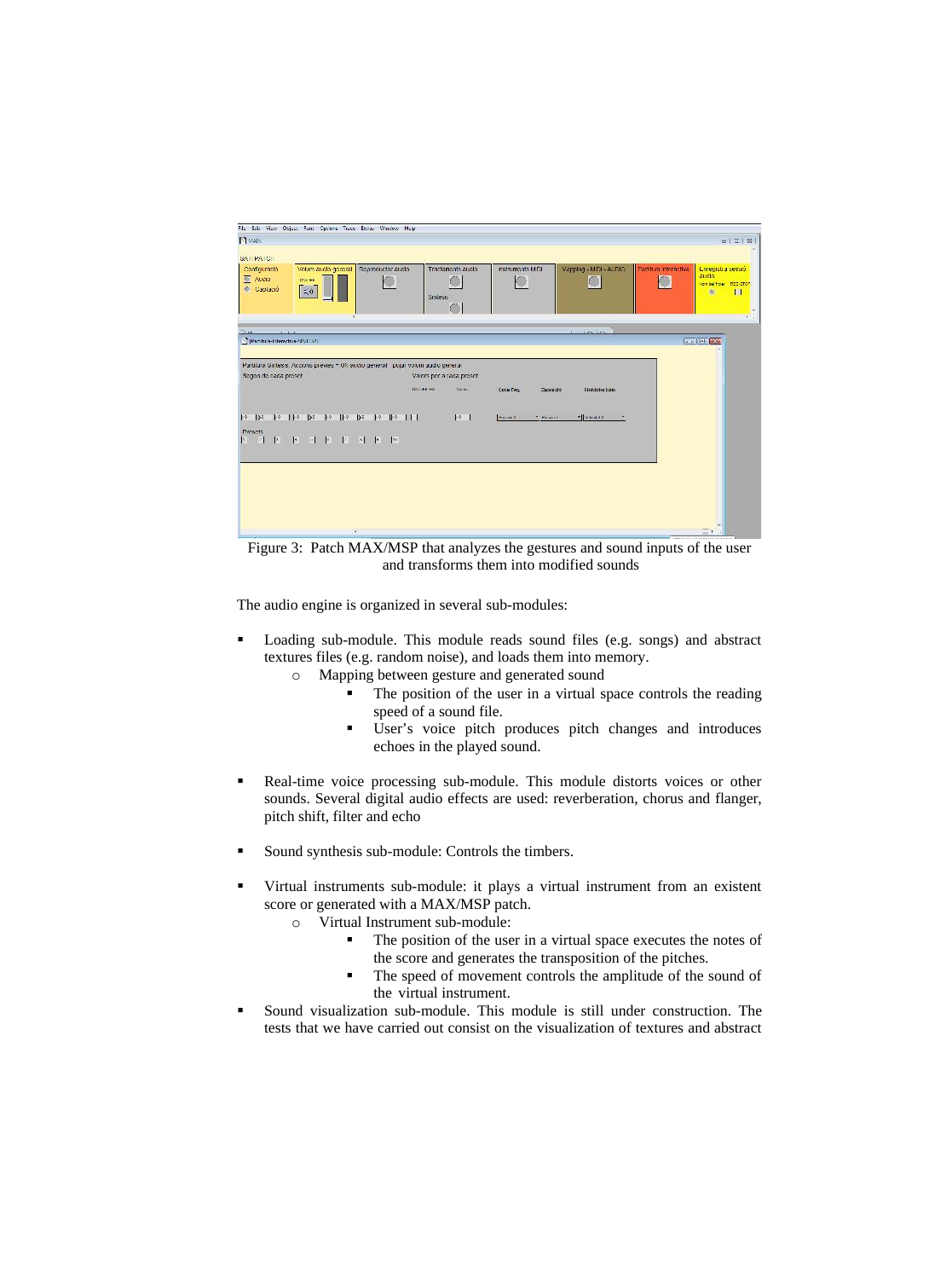

figures that move according to some sound parameters such as the amplitude. We use the R4 viewer (see Figure 4).

Figure 4: R4 viewer

#### **3.3 User's profile**

To be able to carry out this project, and due to our limited human resources and time, we are grouping the users into three blocks, and from each one we choose between three and four users to have the best representation of the collective and thus test the viability of the system in an efficient and real way. The groups are defined as follows:

- Group A. Users with sufficient intellectual capacity to understand the activity's mechanics, and that consciously and voluntarily respond to the orders given. The goal goes beyond the child just interacting, it is a question of obtaining a development in the artistic productions that they make with the system.
- Group B. Users with less intellectual capacity than the previous group, but good enough to observe and answer. These are the ones that probably do not comprehend, or the mechanics of the activity is very difficult or they forget its mechanics between sessions. The main goal is for them to begin to comprehend and enjoy their own productions like those in group A.
- Group C. Users with a low intellectual level and a relational capacity with a more limited environment than the previous groups, and whose answers to the system is observable with difficulty.

### **3.4 Session developments**

The sessions last approximately between 15 and 30 minutes including preparation, participants entry and exit, note takings, and a final interview with the facilitator. Normally, they come together in a work block, using the module for sound treatment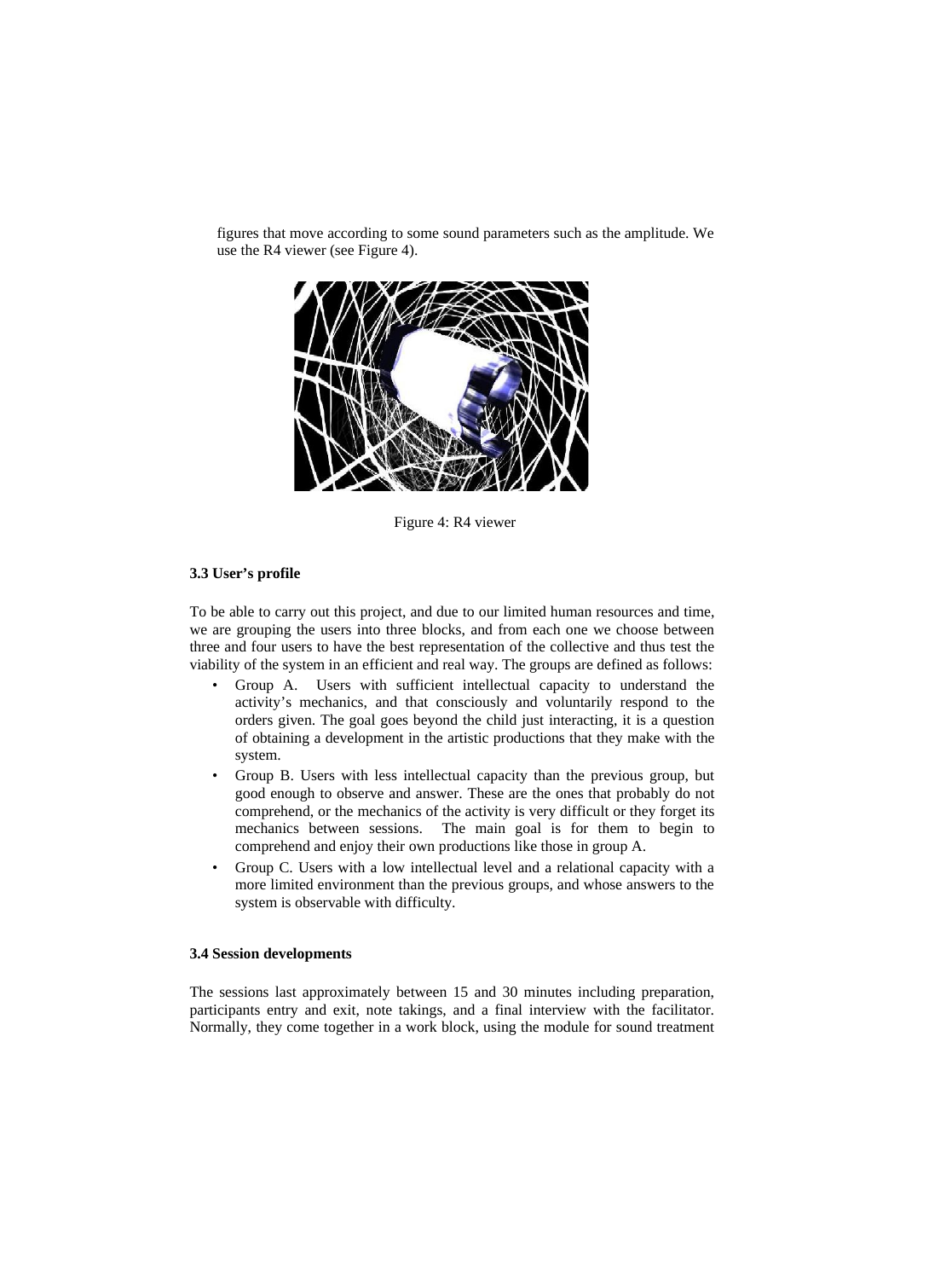in real time and another block with the virtual instruments module except for special features that are stipulated before hand.

Thereafter, the facilitator is interviewed, where the first impressions are reflected after finishing the activity. This usually does not take more than 10 minutes. In all cases, intervening will be kept to a minimum, with the facilitator only helping the user when it is time to begin the activity.

#### **3.5 Analysis methodology**

The analysis of the sessions is mainly done through the records (videos, sound, etc.) obtained and with the help of video note taking tools [2](#page-7-0) . To begin with, we are interested in studying the immediate effects that the use of the system produces, although it is important to confirm the long-term effects that are produced, even though it will not be possible to strictly attribute them to the use of the system.

The variables that are taken into account in the sessions are (among others): attention type (i.e. scattered, focused, etc.), attention duration (i.e. minutes, seconds, etc.), satisfaction, inhibition (voluntary or induced), connectivity with the task, etc.

The facilitator that knows and can better understand the user's answers performs the analysis of each video. To try to establish and to support, as far as possible, a common evaluation criterion, a consensus is established during the first sessions, and regular control meetings to support the above-mentioned consensus are scheduled.

#### **3.6 Preliminary Results**

After almost a year of experimentation and development of the ITSE project, we can state that it has shown itself as a very useful tool for most of the users who test it.

At a pedagogic level, it contributes to give continuity to the integral work that is carried out in the rest of the areas, like attention, perception, communicative intention or relaxation and muscular control.

From a therapeutic point of view, it helps the users to develop their expressiveness, their connexion with the most immediate environment, their imagination, the pleasure of realizing their own expressions and listening themselves. Furthermore, in some cases, it helps them to realize their own desires and fantasies related with playing an instrument (e.g. a guitar) which would have been impossible otherwise, due to their physical limitations.

Last but not least, at a playful level, it offers tools for the cerebral palsy affected people that let them learn, play and have fun at the same time.

<span id="page-7-0"></span><sup>2</sup> We use Anvil in the SATI project, http://www.anvil-software.de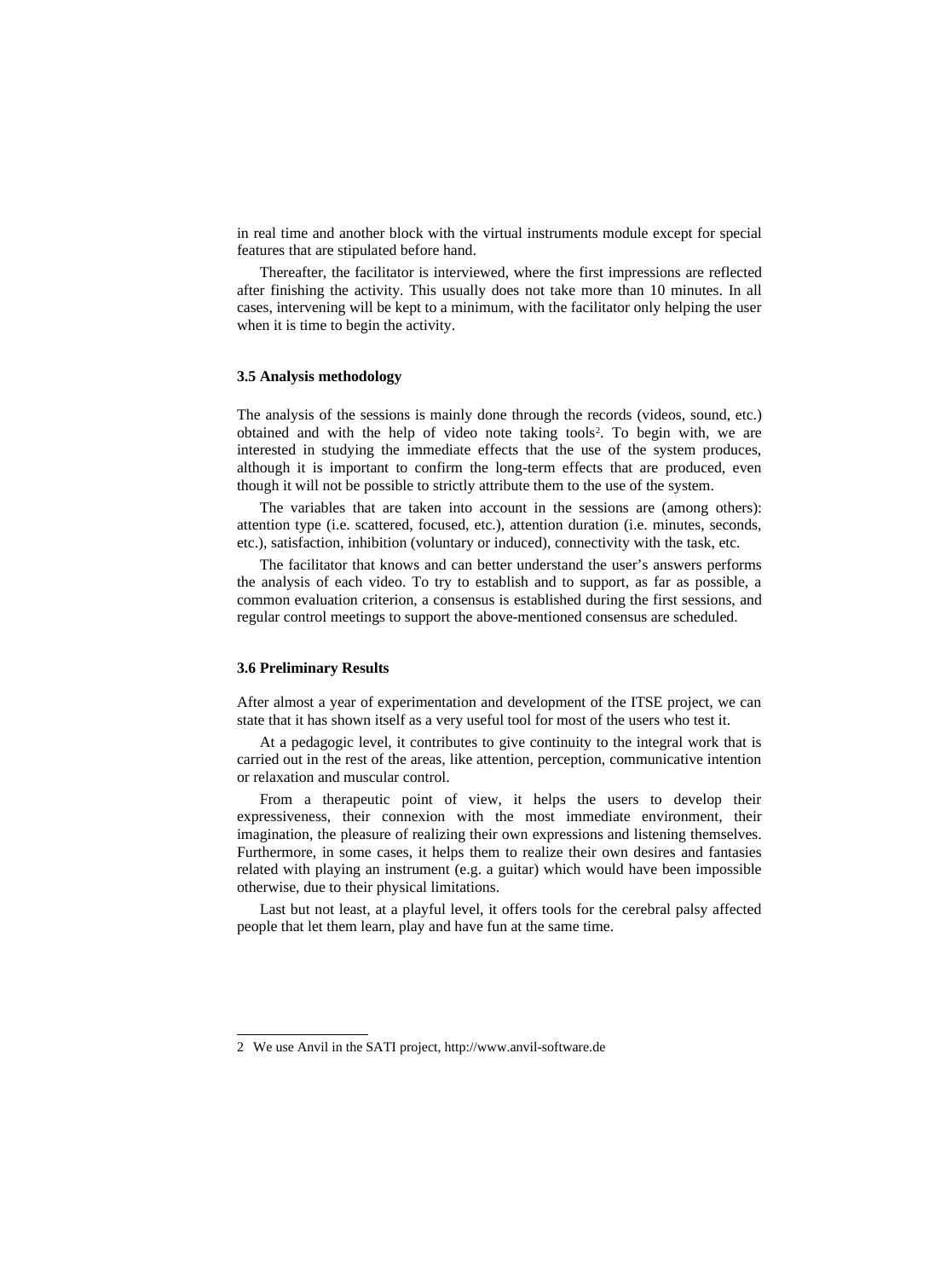## **4 Conclusions**

The research line presented in this article is a challenge. Working with people suffering from severe and multiple disabilities is not straightforward: we can rarely count on their cooperation; it is very complex to establish communication (if any) with them; due to their delicate state of health we have to pay a special attention to the appearance of crises and; generally, users cannot express their feelings clearly (e.g. by filling in a questionnaire). Moreover, results cannot always be generalized due to the reduced number and heterogeneity of these users.

Many different disciplines interweave: music, visual art, computer science, psychology, special education and physiotherapy. Due to this interdisciplinary environment a high degree of coordination is required amongst experts from very different areas that generally talk in different technical languages. Thus, there is a need for a tool that allows us to assess the results and obtain conclusions. Psychologists and users' relatives that help in confirming the hypothesis of the experts generally perform this assessment of the results.

Currently, we are testing a prototype of the system that generates sounds as a result of the images captured by a webcam. We have been working with this system for more than a year and we plan to add visual and tactile outputs to the system in the near future.

## **5 Future works**

We plan to go ahead with a number of tasks in the near future.

- To elaborate tools or methodologies in order to improve the characterization of the participants. That way would be easier to link some observations with the particularities of a users group and to contribute, therefore, to the generalization of the results. Specifically, we will try to model the users profiles by means of the use of ontologies.
- To establish analysis methodologies of the system effects and to relate them to the profile of a concrete user. Also it would be interesting to involve other participants in the analysis process (for example, relatives or tutors) or to develop automatic technologies of analysis.
- To move towards more autonomous and usable systems for the professionals. It is necessary to derive computer applications from the developed prototypes that could be easily run by the people who will work with these systems (teachers, keepers, occupational therapists, musical therapists, parents, etc.) so that they could do an effective use of them. Actually, as our experience shows, there are several technological proposals for the special educative needs people, but most of them are not used "only" because they are not simple enough.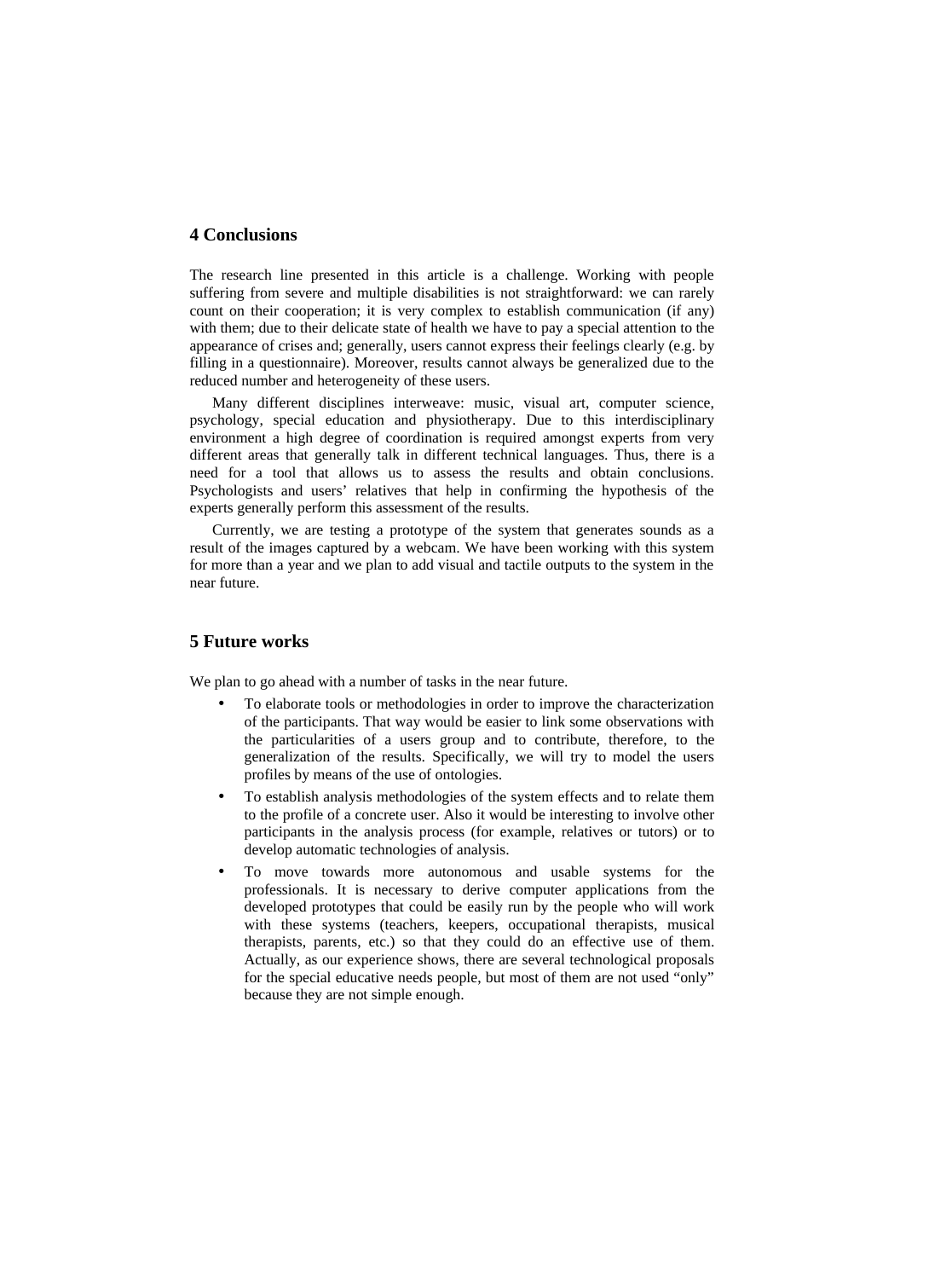- To go towards adaptive systems so that they could be able to learn what kind of proposals are more attractive for the user in function of the produced interaction.
- To extend the offer of the audio-visual engine with such elements as graphical interactive scores, sound visualization, interactive painting application, etc.

# **References**

- [1] Francisco Alcantud, Gerardo Herrera, Gabriel Labajo, I. Dolz, C. Gaya, V. Avila, A. Blanquer, J. L. Cuesta, y J. Arnaiz. Assessing virtual reality as a tool for support imagination. En *Computers Helping People with Special Needs*, tomo 2398 de *Lecture Notes in Computer Science*, páginas 185–191. Springer, Berlin / Heidelberg, 2002.
- <span id="page-9-6"></span>[2] Anthony Brooks. Virtual interactive space(V.I.S.) as a movement capture interface tool giving multimedia feedback for treatment and analysis. En *Int Congr World Confed Phys Ther*, página 289, Japan, 1999.
- <span id="page-9-5"></span>[3] Anthony Brooks. CAREHERE: Creating aesthetically resonant environments for the handicapped, elderly and rehabilitation. En *Intl Conf. Disability, Virtual Reality & Assoc. Tech.,*, páginas 191–198, Oxford, England, 2004.
- <span id="page-9-4"></span>[4] Christine Brumback, Liubo Borrisov, Jeffrey Galusha, y Annette DiIorio. Intellivision. En *The Sixth International Conference Ubiquitous Computing*, Nottingham, UK, 2004. University of Nottingham.
- [5] Antonio Camurri, Barbara Mazzarino, Gualtiero Volpe, Pietro Morasso, Federica Priano, y Cristina Re. Application of multimedia techniques in the physical rehabilitation of parkinson's patients. *The Journal of Visualization and Computer Animation*, 14:269–278, 2003.
- [6] Sue Cobb y P.M. Sharkey. A decade of research and development in disability, virtual reality and associated technologies: review of ICDVRAT 1996-2006. *International Journal of Virtual Reality*, 6(2):51–68, 2007.
- <span id="page-9-0"></span>[7] Phil Ellis. Incidental music; a case study in the development of sound therapy. *The British Journal of Music Education*, 12:59–70, 1995.
- <span id="page-9-3"></span>[8] Phil Ellis. Improving quality of life and well-being for children and the elderly through vibroacoustic sound therapy. En *Computers Helping People with Special Needs*, tomo 3118 de *Lecture Notes in Computer Science*, páginas 416–422. Springer-Verlag, 2004.
- <span id="page-9-2"></span>[9] Phil Ellis. Vibroacoustic sound therapy: Case studies with children with profound and multiple learning difficulties and the elderly in long-term residential care. *Studies in Health Technology and Informatics*, 103:36–42, 2004.
- <span id="page-9-1"></span>[10] Phil Ellis. The development of interactive multisensory environments for expression, 1992 - 2007. Keynote, Luxembourg Society for Music Therapy, Noviembre 25 2006.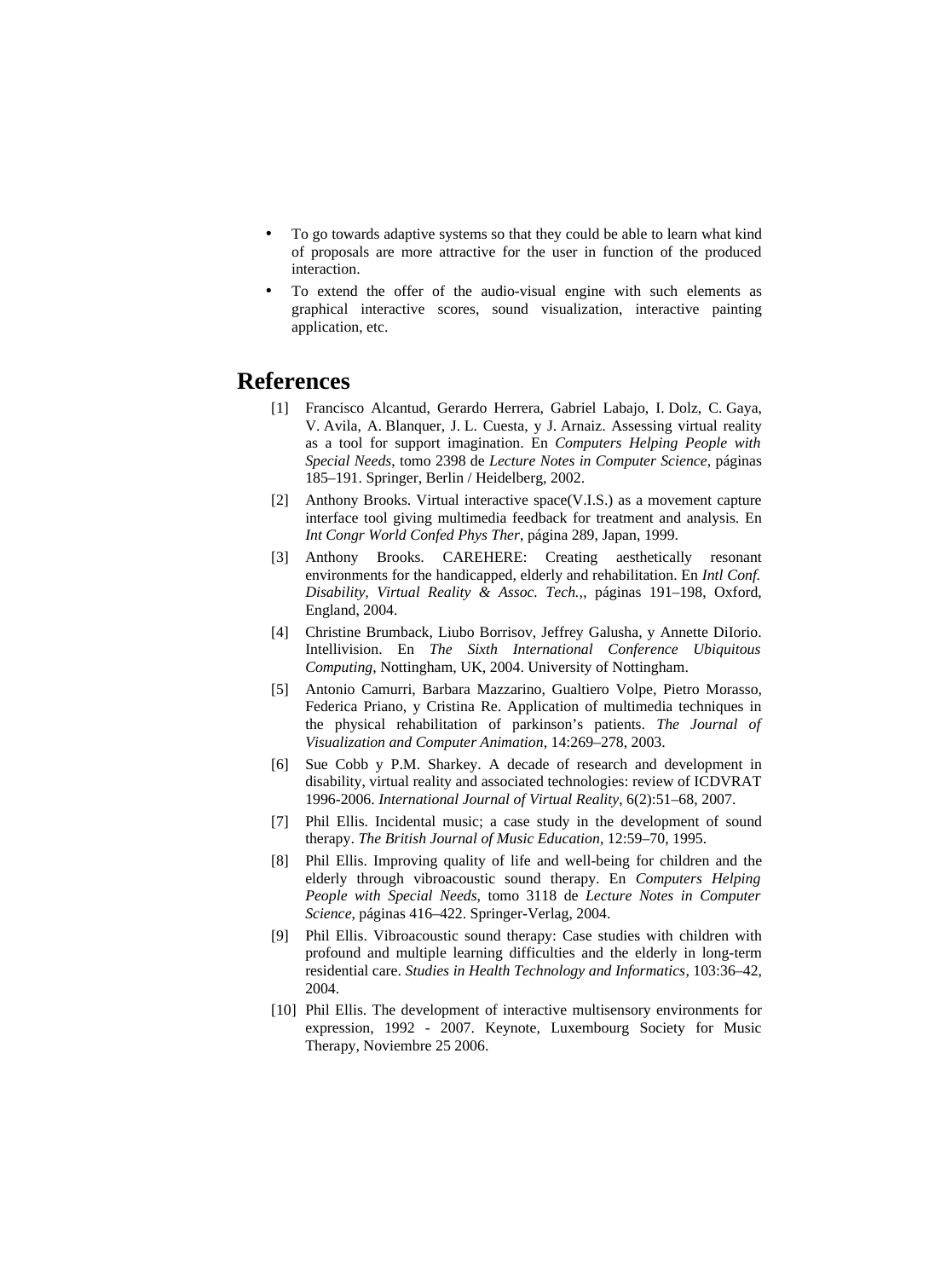- <span id="page-10-5"></span>[11] Mabel Garcia y Cesar Mauri. Experiencia de interacción personaordenador a través de webcam con usuarios con discapacidad motriz grave y moderadamente afectados:. En *Tecnoneet*, Murcia, 2004.
- <span id="page-10-6"></span>[12] Mabel Garcia y Cesar Mauri. Parálisis cerebral y nuevas tecnologías: Ayudas técnicas basadas en visión artificial . En *IV Jornadas Onubenses Sobre Parálisis Cerebral*, 2005.
- <span id="page-10-3"></span>[13] i3net. CAREHERE. creating aesthetically resonant environments for the handicapped, elderly and rehabilitation. http://www.bristol.ac.uk/carehere/, Consultado por última vez: Julio 29 2008.
- <span id="page-10-4"></span>[14] i3net. Twi-aysi. The world is - as you see it. http://www.bristol.ac.uk/Twi-aysi/, Consultado por última vez: Julio 29 2008.
- [15] Dean P. Inman y Ken Loge. Teaching motorized wheelchair operation in virtual reality. En *1995 CSUN Virtual Reality Conference*, Northridge, 1995. California State University.
- <span id="page-10-0"></span>[16] Sergi Jordà Puig. *Digital Lutherie: Crafting musical computers for new music's performance and improvisation*. PhD thesis, Universitat Pompeu Fabra, Barcelona, 2005.
- <span id="page-10-1"></span>[17] Roger Knox, Andrea Lamont, Tom Chau, Yani Hamdani, Heidi Schwellnus, Ceilidh Eaton, Cynthia Tam, y Patricia Johnson. Movementto-music: Designing and implementing a virtual music instrument for young people with physical disabilities, Mayo/Mayo 2003.
- <span id="page-10-2"></span>[18] Andrea Lamont, Roger Knox, Tom Chau, Yani Hamdani, Heidi Schwellnus, Cynthia Tam, y Patricia Johnson. Converting movements to music new musical exploration opportunities for children in rehabilitation. En *Canadian Association for Music Therapy 29 th Annual Conference*, páginas 26–30, Regina, Saskatchewan, Canada, 2002.
- <span id="page-10-7"></span>[19] Cesar Mauri. Interacción persona-ordenador mediante cámaras webcam. En Jesus Lores y Raquel Navarro Prieto, editores, *Interacción 2004*, páginas 366–367, Lleida, Mayo3–7 2004. Universitat de Lleida.
- <span id="page-10-8"></span>[20] Cesar Mauri, Toni Granollers, Jesus Lores, y Mabel García. Computer vision interaction for people with severe movement restrictions. *Human Technology: An Interdisciplinary Journal on Humans in ICT Environments*, 2(1):38–54, Abril 2006.
- [21] Max M. North, Sarah M. North, y Joseph R. Coble. Virtual environment psychotherapy: A case study of fear of flying disorder. *Presence: Teleoperators and Virtual Environments*, 6(1):127–132, Febrero/Febrero 1997.
- [22] Max M. North, Sarah M. North, y Joseph R. Coble. Virtual reality therapy: An effective treatment for psychological disorders. En *Handbook of Virtual Environments: Design, Implementation, and Applications*, páginas 1065–1078. Lawrence Erlbaum Associates. Mahwah, NJ, 2002.